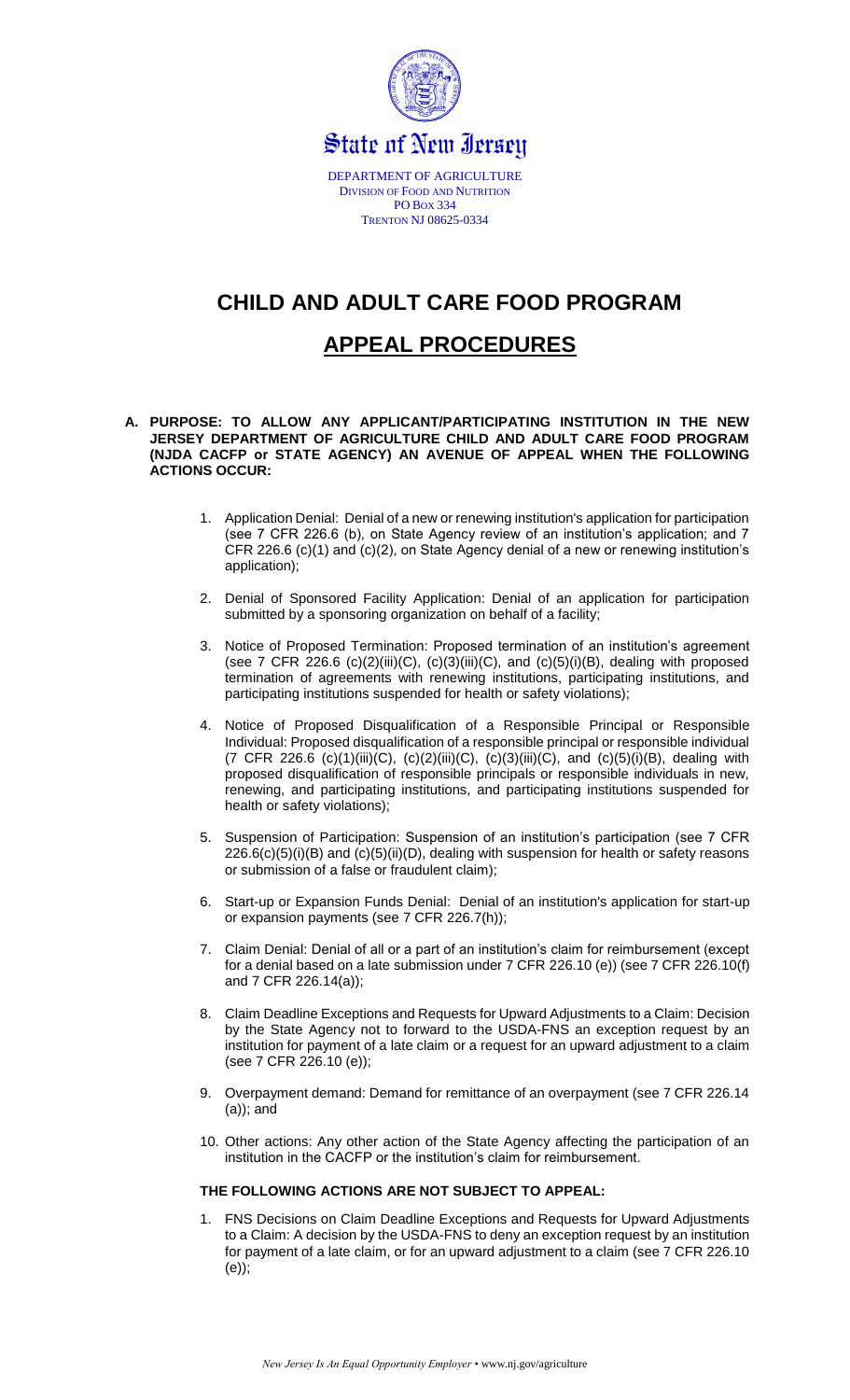- 2. Determination of Serious Deficiency: A determination that an institution is seriously deficient (see 7 CFR 226.6 (c)(1)(iii)(A), (c)(2)(iii)(A), (c)(3)(iii)(A), and (c)(5)(i)(B), dealing with proposed disqualification of responsible principals or responsible individuals in new, renewing, and participating institutions, and participating institutions suspended for health or safety violations);
- 3. State Agency Determination that Corrective Action is Inadequate: A determination by the State Agency that the corrective action taken by an institution or by a responsible principal or individual does not completely and permanently correct a serious deficiency;
- 4. Disqualification and Placement on State Agency List and National Disqualified List: Disqualification of an institution or a responsible principal or responsible individual, and the subsequent placement on the State Agency list and the National disqualified list (see 7 CFR 226.6 (c)(1)(iii)(E), (c)(2)(iii)(E), (c)(3)(iii)(E), and (c)(5)(i)(C) dealing with proposals to disqualify related to new, renewing, and participating institutions, and in institutions suspended for health or safety violations);
- 5. State Agency or USDA-FNS Decision Regarding Removal from the National Disqualified List: A determination, by either the State Agency or by the USDA- FNS, that the corrective action taken by an institution or a responsible principal or individual is not adequate to warrant the removal of the institution or the responsible principal or individual from the National disqualified list;
- 6. State Agency's Refusal to Consider an Application Submitted by an Institution or Facility on the National Disqualified List: The State Agency's refusal to consider an institution's application when either the institution or one of its principals is on the National disqualified list, or the State Agency's refusal to consider an institution's submission of an application on behalf of a facility when either the facility or one of its principals is on the National disqualified list; and
- 7. Termination: Termination of a participating institution's agreement, including termination of a participating institution's agreement based on the disqualification of the institution by another State agency or the USDA-FNS (see 7 CFR 226.6(c) (3) (i) and (c) (7) (ii)).

#### **B. METHOD: THE APPEAL WILL BE FORWARDED TO THE NEW JERSEY OFFICE OF ADMINISTRATIVE LAW FOR AN ADMINISTRATIVE HEARING. THE ADMINISTRATIVE LAW JUDGE (REVIEW OFFICIAL) ASSIGNED TO THE APPEAL WILL BE SOLELY RESPONSIBLE FOR MAKING A FINAL DETERMINATION. THIS ADMINISTRATIVE LAW JUDGE WILL BE IMPARTIAL AND INDEPENDENT OF THE ORIGINAL DECISION-MAKING PROCESS.**

## **C. PROCEDURE:**

1.Whenever NJDA CACFP takes an appealable action specified in section A above, NJDA CACFP will inform the applicant/participating institution in writing of the action being taken or proposed and the grounds upon which the action is based. This notice of action will be sent to the institution's executive director, chairman of the board of directors, and the responsible principals and responsible individuals. All notices will be faxed or e-mailed and sent by regular mail and certified mail, return receipt requested, to the last known addresses filed by the institution. Notices sent by fax will be considered received on the date that they are sent. If a notice is undeliverable, it will be considered to have been received by the institution, responsible principal or responsible individual five (5) days after it was sent to the addressee's last known mailing address or fax number that was filed with the State Agency.

2. Upon receipt of the State Agency's notice of action, the applicant/participating institution (hereinafter, the Appellant" must submit to NJDA CACFP a written request for an appeal no later than fifteen (15) calendar days from the date on which the notice of action was received. Written correspondence must clearly indicate if both the institution and the listed responsible principals/individuaIs are included in the request for appeal; if the institution or responsible principals/individuaIs will be represented by another person or retain legal counsel or if the listed responsible principals/individuals will exercise their right to self-representation. All listed responsible principals/individuaIs must be copied on the request for appeal. The request for appeal must also include the name, address, e-mail, title and signature of the person requesting the appeal and should include the telephone and fax numbers; a copy of the State Agency letter in which the action being appealed is described; the date the letter was received; and a statement of the relief being requested. If any party decides to appeal NJDA CACFP's actions, these appeal procedures must be followed. Failure to do so may result in the denial of the request for an appeal.

3.All requests for appeal must be sent via certified mail to the Legal Specialist/Administrative Practices Officer and a copy must be sent to the Director, Division of Food and Nutrition.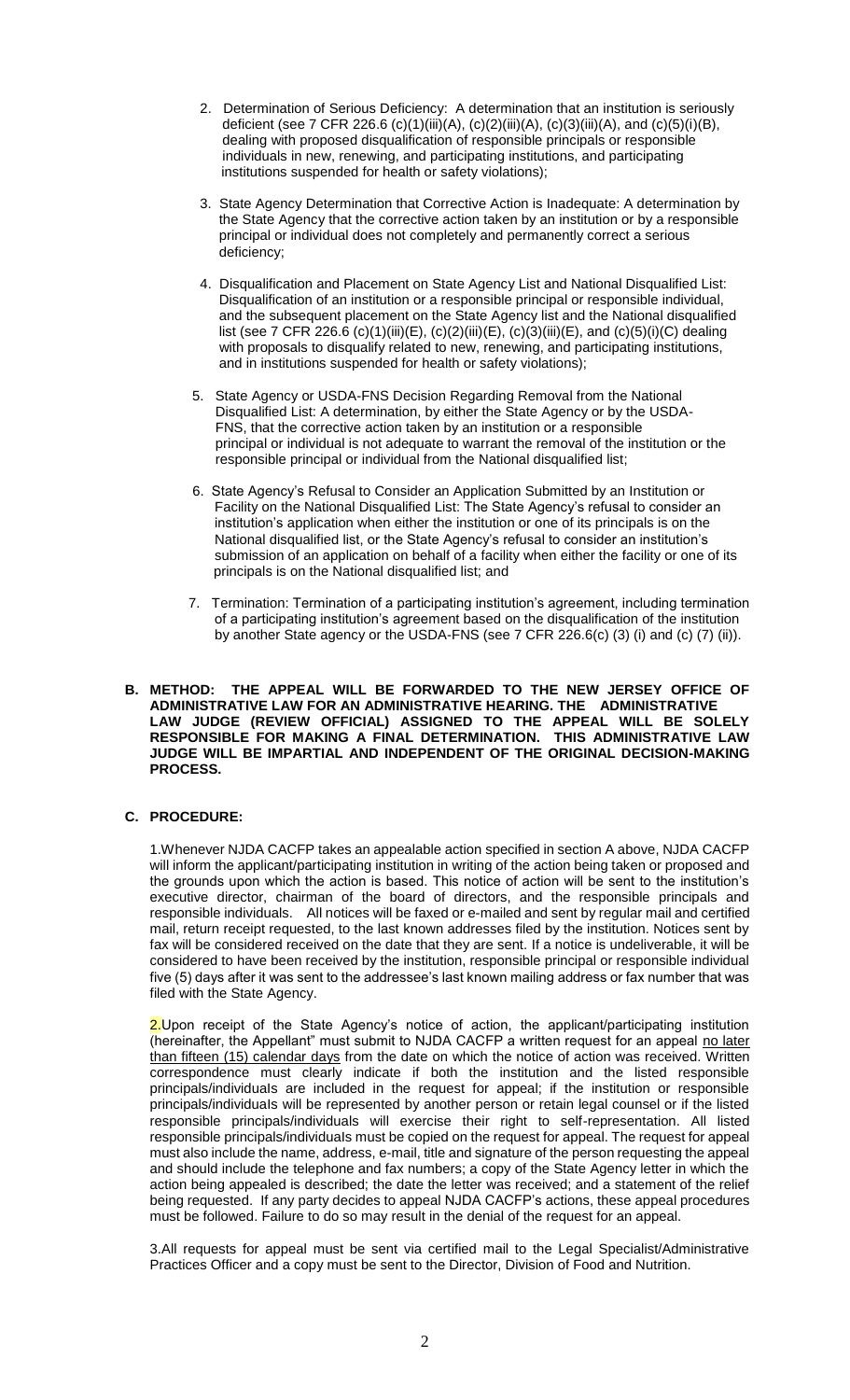ALL REQUESTS FOR APPEAL MUST BE SENT **VIA CERTIFIED MAIL** TO:

LEGAL SPECIALIST/ADMINISTRATIVE PRACTICES OFFICER THIRD FLOOR-OFFICE OF THE SECRETARY NEW JERSEYDEPARTMENT OF AGRICULTURE JOHN FITCH PLAZA MARKET AND NEW WARREN STREETS P.O. BOX 330 TRENTON, NJ 08625-0330

ALL COPIES OF REQUESTS FOR APPEAL MUST BE SENT **BY U.S. MAIL** TO:

DIRECTOR DIVISION OF FOOD AND NUTRITION NEW JERSEYDEPARTMENT OF AGRICULTURE P.O. BOX 334 TRENTON, NJ 08625-0334

OR

#### BY **OVERNIGHT DELIVERY** TO:

DIRECTOR DIVISION OF FOOD AND NUTRITION NEW JERSEY DEPARTMENT OF AGRICULTURE 22 S. CLINTON AVE., BLDG 4, 3RD FLOOR TRENTON, NEW JERSEY 08609-1212

- 4. The State Agency will acknowledge the receipt of the request for appeal and any other documents submitted by Appellant refuting the charges contained in the notice of action within ten (10) calendar days of its receipt of the request.
- 5. Any information on which the State Agency's action was based will be available to the Appellant for inspection and review any time after the date on which the request for appeal is received.
- 6. Upon receipt of the request for appeal and any other documents submitted by Appellant refuting the charges contained in the notice of action, the State Agency will forward the matter to the Office of Administrative Law for an administrative hearing. Upon receipt of transmittal of the matter from the State Agency, the Office of Administrative Law will schedule a hearing.
- 7. The Appellant may refute the findings contained in the notice of action in person at a hearing or by submitting written documentation to the review official and requesting a proceeding on the papers for a review of the record.
- 8. The hearing will be conducted in accordance with the New Jersey Uniform Administrative Procedure Rules. N.J.A.C. 1:1-1 et. seq. and 7 CFR 226.6(k). If a conflict should arise between N.J.A.C. 1:1-1 et. seq. and 7 CFR 226.6(k), the provisions of 7 CFR 226.6(k) will take precedence.
- 9. The Appellant may itself, retain legal counsel or be represented by a non-lawyer.
- 10. If the Appellant fails to appear at a scheduled hearing, after receiving timely notice of the proceeding, the Administrative Law Judge may dismiss the appeal.
- 11. A representative of the State Agency will be allowed to attend the hearing to provide testimony and to respond to the testimony of the institution, the responsible principals, and the responsible individuals, and to answer questions posed by the Administrative Law Judge.
- 12. The institution, the responsible principals and responsible individuals, and the State Agency will be provided with timely notice, at least ten (10) days when possible, of the time and place of the hearing.
- 13. The Administrative Law Judge will conduct the hearing of the proposed disqualification of the responsible principals and responsible individuals as part of the appeal of the application denial, proposed termination, and/or proposed disqualification of the institution with which the responsible principals or responsible individuals are associated. If the institution, the responsible principals or the responsible individuals believe that they have conflicting interests, they may request separate proceedings.
- 14. The State Agency may request that an appeal be limited to a review of written submissions if the application was denied or the State agency proposes to terminate the applicant/participating institution's agreement because:
	- a) the information submitted on the application was false (see 7 CFR 226.6  $(c)(1)(ii)(A), (c)(2)(ii)(A), and (c)(3)(ii)(A));$